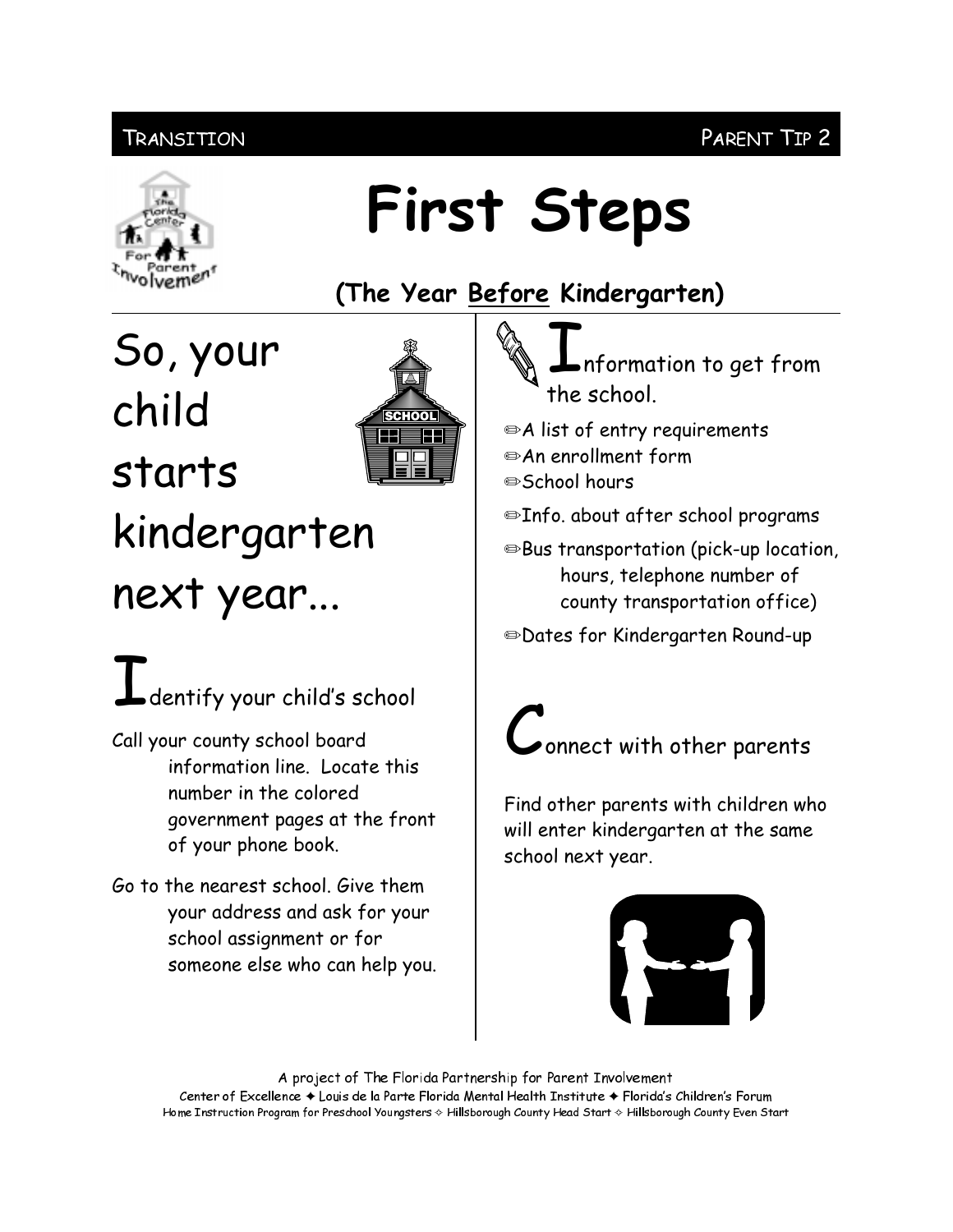

**The Center for Parent Involvement** (FCPI) was funded by the U.S. Department of Education; Goals 2000, Educate America Act from 1994-1999. Guided by an advisory board of parents and professionals, the FCPI's goal was to tap the power of parents.

The FCPI gathered information on parent needs, coordinated the information, and created a series of resources organized by theme, including fact sheets for parents and professionals, "Beyond the Basics" resources, and resource identification lists. Many of the resources have been translated into Spanish language versions, and every effort has been made to preserve the meaning and flavor of the original English documents. This series of materials provides a wealth of current information for both parents and providers; the complete set of resources can be obtained in PDF format on the Department of Child and Family Studies Website at www.fmhi.usf.edu/cfs/dares/ fcpi. The staff of the FCPI are hopeful that their work will continue to help children get ready to learn for many years to come.

The series' themes include:

- Family Empowerment
- Parent Involvement
- Parenting Support
- School Readiness
- Violence in the Lives of Children
- Transition to Kindergarten

The Center was one component of a project led by Hillsborough County Center of Excellence in collaboration with the Department of Child & Family Studies at USF's de la Parte Institute and the Florida Children's Forum. Other project partners include HIPPY (Home Instruction Program for Preschool Youngsters), Hillsborough County Head Start and Hillsborough County Even Start. For more information about these projects, call 813.974.4612.

Transition Series, Parent tip sheets. #2: The first steps.

© 1999, Tampa, Florida

This is a publication of the Florida Center for Parent Involvement which was funded by the U.S. Department of Education. The opinions contained in this publication are those of the grantee and do not necessarily reflect those of the U.S. Department of Education. All or portions of this work may be reproduced providing the Florida Center for Parent Involvement, Louis de la Parte Florida Mental Health Institute, University of South Florida is properly credited on all reproductions.

Events, activities, programs and facilities of the University of South Florida are available to all without regard to race, color, marital status, sex, religion, national origin, disability, age, Vietnam or disabled veteran status as provided by law and in accordance with the University's respect for personal dignity.